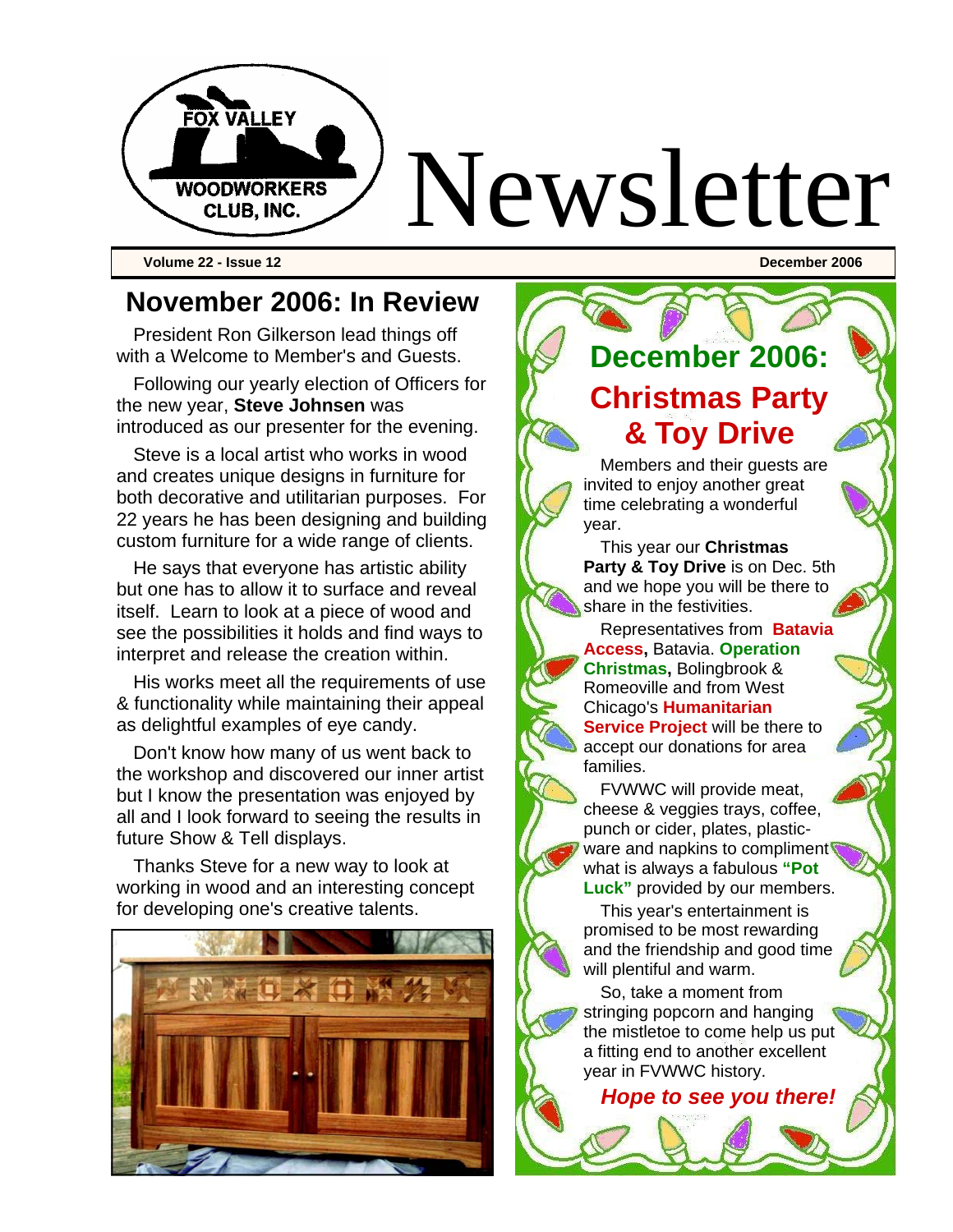### **FVWWC Events Calendar**

Dec 5th .... Tues....7:30 p.m. .. **FVWWC Christmas Party & Annual Toy Drive** *!*  Dec 20th ...Wed....**8:00 a.m.** .. **FVWWC's Breakfast Club: At a** 

**new, earlier time of 8:00 a.m. -**  The Red Apple Restaurant at 414 S Schmale Rd - Carol Stream, IL - everyone is invited to stop by!



Jan 2nd..... Tue ....7:30 p.m. .. **FVWWC Meeting: Paul Jablonski,** formally of Woodcraft, will do a presentation on **Sharpening Techniques.**

## **Membership Drive 2007**



**Renewals for 2007** started 09/05 and must be submitted no later than 01/30/2007 to insure you don't miss a minute of what FVWWC has to offer!

*Ken McFee, Membership themcfees@hotmail.com*

### **FVWWC Officers & Staff**

**woodworkers@fvwwc.org** 

| President Ron Gilkerson                  | $(630)$ 879-8756<br>rongilker@hotmail.com |
|------------------------------------------|-------------------------------------------|
| Vice President Dick Secrest              |                                           |
| Treasurer Doug Pfaff                     |                                           |
| Secretary Darrel Anderson                |                                           |
| Program Committee  Tom Sharp             |                                           |
|                                          | <b>Mike Brady</b>                         |
|                                          | <b>Dick Secrest</b>                       |
| Membership  Ken McFee                    |                                           |
|                                          | themcfees@hotmail.com                     |
| Show Chairman  Mike Madden               |                                           |
| Toy Drive Coordinator Gail Madden        |                                           |
| Editor/Webmaster Linda Christensen       |                                           |
| Librarian Cheryl Miller                  |                                           |
| Raffles/Photographer Charlie Christensen |                                           |
| Member-at-Large  James Nellis            |                                           |
| Show & Tell MC  Matt Gauntt              |                                           |
| Audio/Visual Tech.  Will Sharp           |                                           |
|                                          |                                           |
| Greeter  Jim Hildreth                    |                                           |

## **FVWWC MONTHLY DRAWING**



There will be *no raffle tickets sold at the December meeting*, due to the Christmas celebration, but last month was another rousing show of support by the membership and some nice prizes were again awarded.

**November's winners were:** 

| <b>FIRST PRIZE:</b> | <b>Boxed Set Turning Tools - Chris Vavrinek</b> |
|---------------------|-------------------------------------------------|
| 2nd Prize:          | "Delta" T-Shirt - Dick MacFeely                 |
| 3rd Prize:          | "Delta" T-Shirt - John Winton                   |

We will resume selling tickets for the **30 Piece Bessey Assorted "Tradesman" Bar Clamp Set & Stand** at the **January 2007** meeting. *Remember: This raffle will run until we meet our goal so the sooner you buy, the sooner you could win!!!* 

**Thank-you to everyone for helping make 2006 a very rewarding year and helping the club "kitty" grow nice and plump!** We will have some very nice year end drawings thanks to your participation!!!

*...See you at the meeting!* 

**Charlie Christensen - FVWWC Raffle Chairman**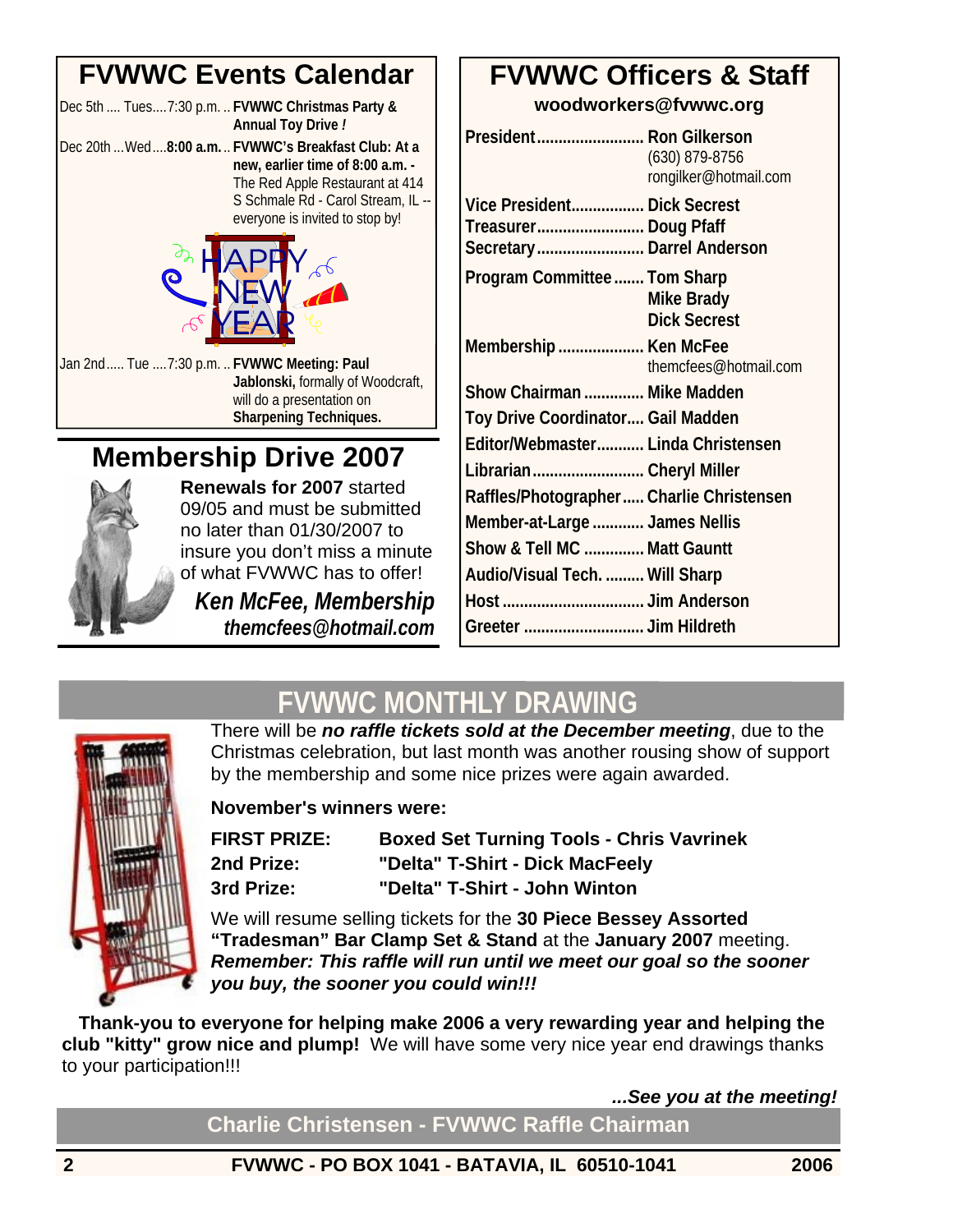#### **Show & Tell - November 2006 MC Matt Gauntt**

November was a smaller but impressive display from the following members:..

- ¾ **Ron Gilkerson: Wood Sculpture** of Birdseye Maple & Flame Birch with General finish.
- ¾ **Howard Van Valzah: Candlesticks** in a "Forgotten" Wood with Matco finish.
- ¾ **Stan Anderson: Maple & Walnut Ornaments** with Zar Wipe-on Poly finish.
- ¾ **Don Carkhuff: Scratch Beaders** of unfinished Rosewood, Paduk & Maple.
- ¾ **Jim Cummings: Dresser w/Optional Diaper Changing Station** in Cherry with Oil Stain, Shellac and Wipe-on Poly finishes.
- ¾ **Dan Winslow: Pepper Mill & Salt Shaker** in Minwax Antique Oil finished Walnut.
- ¾ **Jim Simnick: Cherry Jewelry Box** w/Drawer, Poly & Minwax Cherry Gel finish.
	- ¾ **John Winton: Drill for Lamp Pulls** in Zebra wood with friction polish finish.
	- ¾ **Shawn Guinn: Turned Bowl** of Koa with Hot Wax finish.
	- ¾ **Rick Lambert: Toy Log Truck** in unfinished Oak.
	- ¾ **Doug Pfaff: Birdhouse** from Cedar with CWF finish.

Great end to a fabulous year and one can only imagine what the New Year will have to offer! Thanks to everyone who shared their projects,

> stories and ideas with us, keep up the good work and we'll look forward to 2007 and all it will hold.

> > *-- See you next Year!!!*



*Official as of November 2006* 

Attention FVWWCers,

Our friends in Morris changed the name of their store but the management remains the same and they have invited all of us to stop in and check out their new products, extended line of tools & wood products and special year-end sales on wood!!!

#### **FOR MEMBERS ONLY:** *Show your current FVWWC ID card and get 10% off on all purchases of lumber!*

*Remember: The Name has changed but value & service remains the Same!* 

## **Prairie Millworks**

**3385 N Rte 47** 

#### **Morris, Illinois 60450 Phone 815-942-5865**

**Stop by today and check out their extensive selection of matching Oak lumber, curly Cherry, fancy Walnut and other fine domestic and exotic woods for those last minute holiday projects and next year's treasures!**